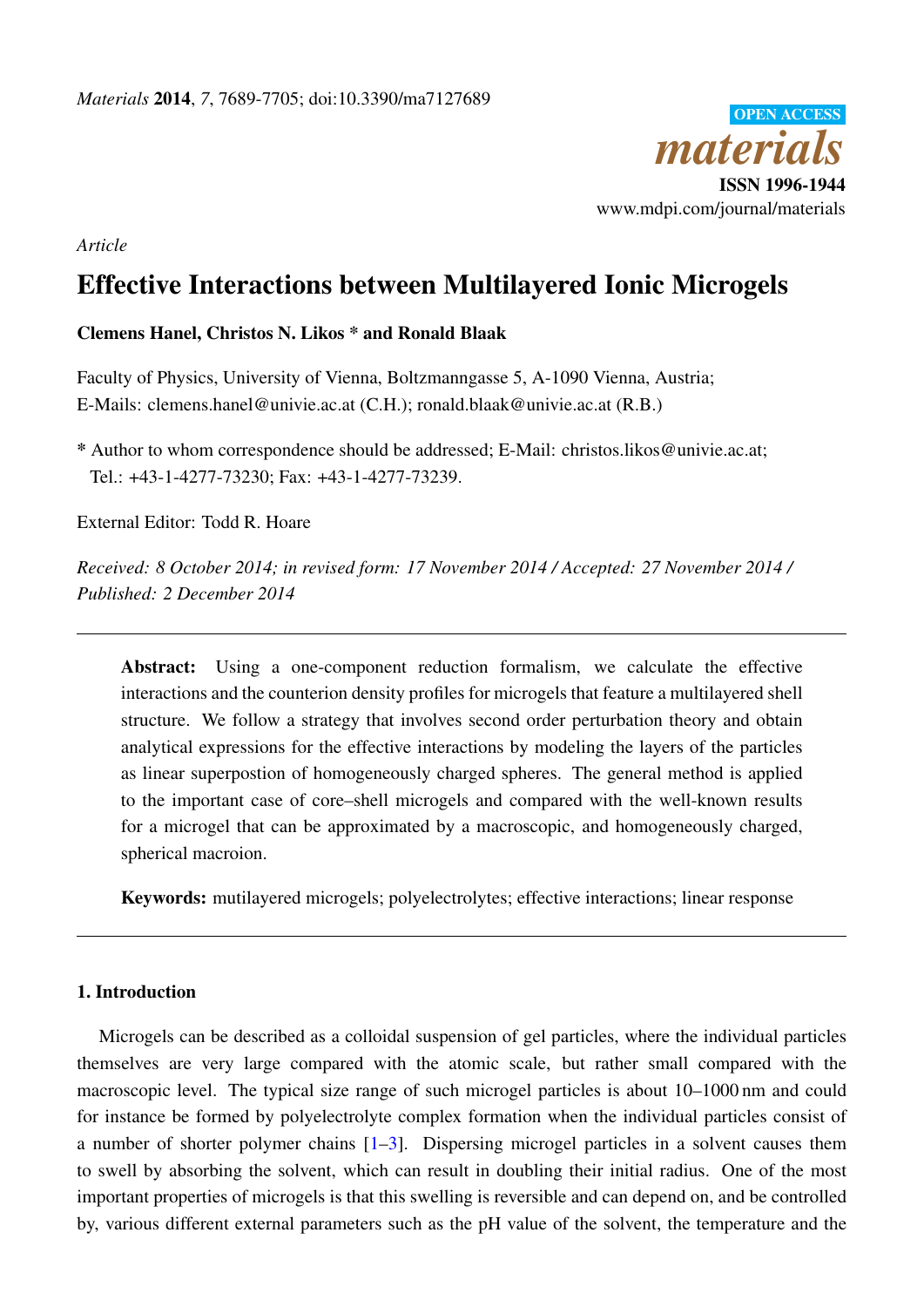salt concentration. Consequently, this also allows for tuning the pair interaction between gel particles from almost hard sphere-like interactions in the collapsed state to soft repulsions when fully swollen. It should be noted that the swelling does not affect the connectivity within the polymer network, whose stability originates mostly in strong covalent bonding forces.

In recent years, the field of ionic microgels received a considerable amount of attention from theoretical approaches  $[4,5]$  $[4,5]$  as well as experiments  $[6-9]$  $[6-9]$ . One of the main reasons for this interest is found in the various applications of these systems in industry and medicine. A good illustration of an important application is found in drug delivery methods, where one is interested in using microgels to encapsulate and release pharmaceuticals in a controlled fashion by means of changing one or more external parameters [\[7](#page-15-6)[,10\]](#page-15-7). Other applications of microgels include sensor technology [\[11,](#page-15-8)[12\]](#page-15-9), photonic crystals [\[13](#page-15-10)[,14\]](#page-15-11) and purification techniques [\[15\]](#page-16-0). A particular class of microgels are of ionic nature and formed by copolymers (*i.e.*, polymers consisting of at least two monomeric constituents) made of *N*-isopropylacrylamide (NIPAM) or *N*-vinylcaprolactam (VCL) and an ionizable monomer such as acrylic acid [\[16,](#page-16-1)[17\]](#page-16-2).

In this work, we focus on the electrostatic interactions of multilayered shell microgels, the most prominent example being core–shell microgels, which for practical purposes can be considered to be huge macroions. The internal structure of such a particle is an interconnected polymeric network and depends on the number and strength of cross-linking. Weak cross-linking usually results in a fairly homogeneous distribution of the polymer chains and therefore the corresponding microgel particles could be regarded as homogeneously charged macroions. However, an increased strength of the cross-linking would have resulted in the polymer chains to rearrange in a fashion that resembles a core–shell structure [\[18\]](#page-16-3). That is, the charge density of the macroion changes with respect to the distance from the macroions center. Obviously, such an ionic microgel solution is a multi-component mixture of macroions, counterions, solvent and ions thereof. Since a full analytical treatment in terms of pair interactions of these multi-body systems is in general a formidable challenge, the preferred approach is to treat the system at the level of effective interactions. This can be achieved by tracing out all degrees of freedom up to a single component. In doing so, one obtains an equivalent one-component system of so-called pseudoparticles, which are subjected to an effective mutual interaction.

This approach has been applied to the case of colloidal suspensions of non-penetrable charged macroions [\[19\]](#page-16-4), solutions of star polymers and homogeneously charged microgel particles [\[20\]](#page-16-5); and the case of core–shell particles was investigated by means of employing an integral equation method [\[21\]](#page-16-6). Here we generalize and extend the linear response approximation to inhomogeneous microgels. To this end, we follow Denton's approach [\[19](#page-16-4)[,20\]](#page-16-5) for a theory of effective interactions based on second order perturbation theory to derive the microion density profiles and the effective interaction between inhomogeneous macroions. We will assume that the macroions are completely penetrable by both counterions and other macroions, and that the external parameters and the internal structure of the macroions are known. Moreover, the inhomogeneous structure of the microgel particles is assumed to be spherically symmetric. It is clear that in general microgel particles will not be fully penetrable due to the presence of cross-links. Such a restriction, however, does not apply to for instance polyelectrolyte dendrimers [\[22\]](#page-16-7) that can be described within the same framework.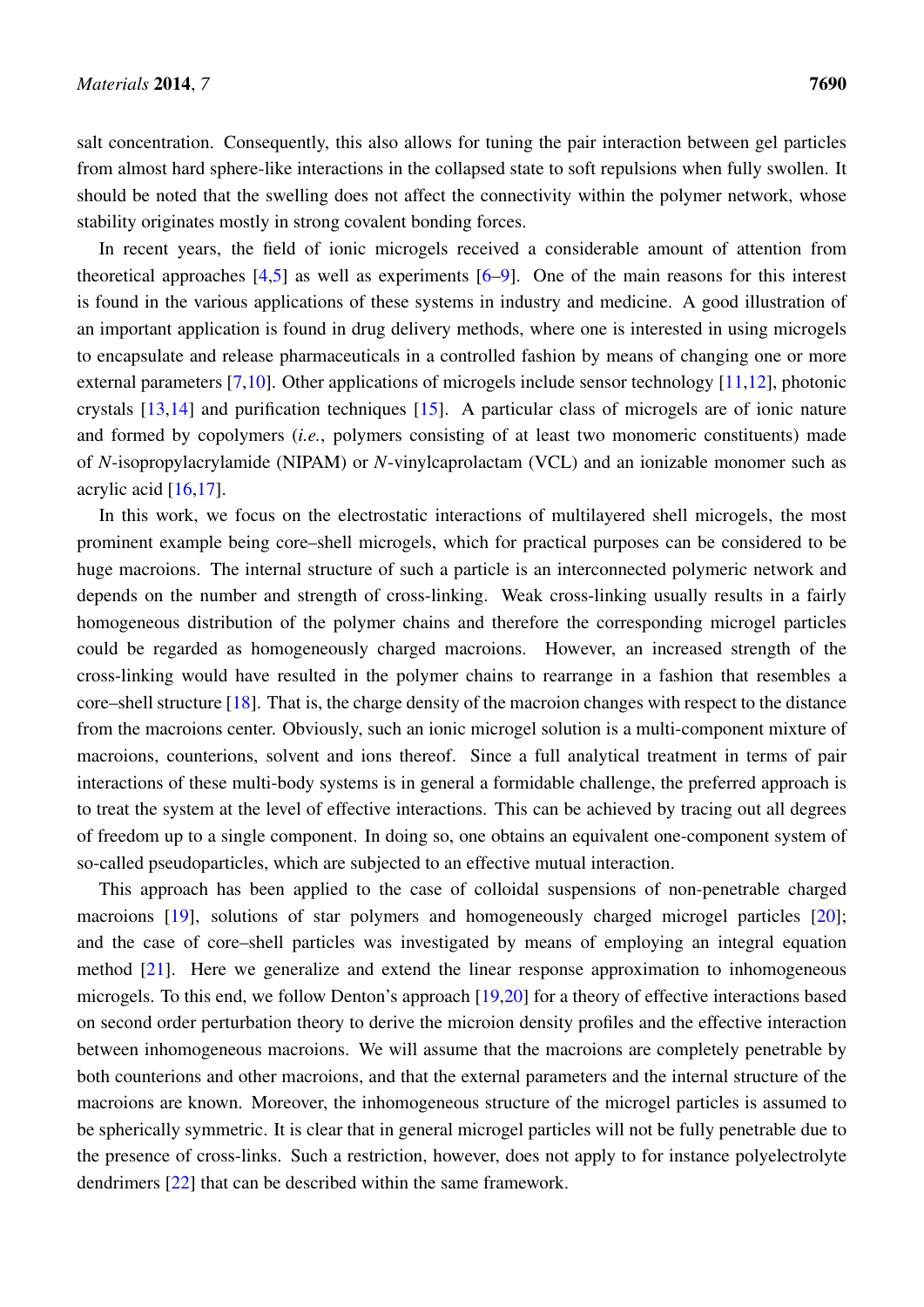This paper is organized in the following way. In Section [2,](#page-2-0) we describe the microgel model and present the theoretical approach that is used to calculate the effective interactions via linear response theory. This is followed by Section [3,](#page-7-0) which is dedicated to the analytical results for multilayered shell microgels. In Section [4](#page-11-0) the generally applicable method will be applied to core–shell particles and we conclude in Section [5](#page-14-0) with a discussion and summary of the main results.

#### <span id="page-2-0"></span>2. Model and Theory

We consider the following model of a microgel solution, based on the theory of ionic liquids as can be found in [\[23\]](#page-16-8). The system contains, without loss of generality, a number  $N<sub>m</sub>$  of negatively charged spherical macroions with radius a, mass M and overall charge  $-Zq$ , and a number  $N_c$  of positively charged point-like counterions of charge  $zq$  and mass m. Here  $q \equiv |e|$  denotes the elementary charge and the positive values  $Z$  and  $z$  correspond to the valences of the macroions and counterions, respectively. The macroions and counterions are dispersed in an electrolyte solvent of some volume  $V$ , which we assume can be fully described in an implicit fashion by means of its dielectric constant  $\varepsilon$  and temperature T. The added salt concentration is characterized by fixing the number  $N_s$  of positively as well as negatively charged monovalent microions. For reasons of simplicity, both have been chosen to have the same valence  $z = 1$  as the counterions. Thus the system consists of  $N_+ = N_c + N_s$  positive and  $N_ - = N_s$  negative microions, bringing the total number of microions to  $N_\mu = N_c + 2N_s$  with the corresponding total microion density  $n_{\mu} = N_{\mu}/V$ .

To ensure an overall charge neutrality of the system, we have the additional requirement that  $zn_c - Zn_m = 0$ , where  $n_m = N_m/V$  and  $n_c = N_c/V$  are the macroion and counterion densities, respectively. We can distinguish three different characteristic regions where counterions can be found: free counterions outside the macroions, counterions trapped within the macroions but sufficiently far away from the polymer chains to be considered unbounded, and counterions closely surrounding the polymer chains. In our model we assume the counterions in the latter region to be effectively bounded by electrostatic interactions and merely renormalize the effective charge of the macroion.

In the remainder of this section, we summarize the basic ingredients that are necessary to arrive at an effective one-component description of macroions only and those required for the approximation by linear response theory. The combination of these allows us to build up a general framework for microgels consisting of an arbitrary number of layers as is detailed in Section 3. The reader interested in two-layer, core–shell microgels may skip both sections and continue with Section 4, where the general formalism is illustrated and results are shown for this particular application.

#### *2.1. One-Component Reduction*

The first step in coarse graining the full detailed system of our microgel solution is the reduction to an effective one-component system by integrating out all microions. To this end, we will follow closely the approach as was employed by Denton [\[19](#page-16-4)[,20](#page-16-5)[,24\]](#page-16-9).

We start by considering the full Hamiltonian of our microgel solution, where we denote by  $\{R\}$ ,  ${P}$  the collective coordinates and momenta of the macroions. Similarly,  ${r^{\sigma}}$  and  ${p^{\sigma}}$  describe the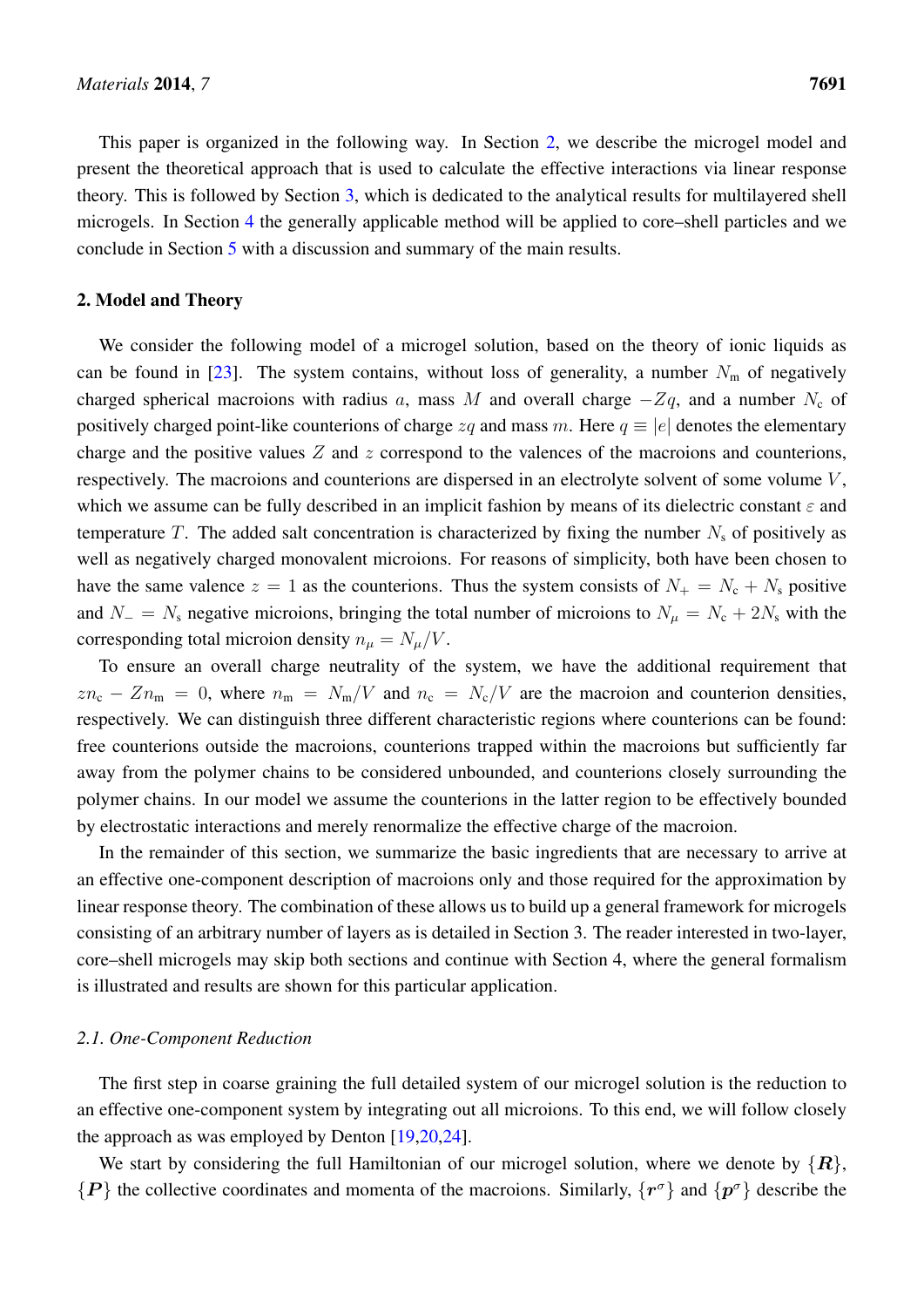collective coordinates and momenta of the microions, where the superscript label  $\sigma = \pm$  refers to either the positively or the negatively charged microions.

The full Hamiltonian can now be separated into four contributions: the macroion energy, the microion energy, and two interaction terms between macro- and microions.

<span id="page-3-0"></span>
$$
H(\{\mathbf{R}, \mathbf{r}^{\sigma}, \mathbf{P}, \mathbf{p}^{\sigma}\}) = H_{\rm m} + H_{\mu} + U_{\rm m+} + U_{\rm m-}
$$
 (1)

Note that the second term contains all microion interactions, whereas the two last contributions explicitly treat the positive and negative microions separately.

If we examine these contributions in more detail, we find that the first term in Equation [\(1\)](#page-3-0) represents the sum of the kinetic and potential energy of a gas of interacting macroions. Since this obviously depends on the macroion coordinates only, this can be written as:

$$
H_{\rm m}(\{\boldsymbol{R},\boldsymbol{P}\})=\frac{1}{2M}\sum_{i=1}^{N_{\rm m}}|\boldsymbol{P}_i|^2+\sum_{i(2)
$$

Here,  $v_{mm}(r)$  represents the bare pair potential of two macroions in the implicit screening solvent and separated by a distance r. The actual form of  $v_{\text{mm}}$  depends on the internal configuration of the macroion and will be specified later in Section [3.](#page-7-0) It should be realized that this particular formulation is only valid within the assumed spherical symmetry of the microgel particles, otherwise additional internal degrees of freedom would appear. Effectively, it also means that already some layer of coarse graining has been applied to the microgel by assuming this symmetry.

In a similar fashion, the second term in Equation [\(1\)](#page-3-0) yields:

$$
H_{\mu}(\lbrace \mathbf{r}^{\sigma}, \mathbf{p}^{\sigma} \rbrace) = \frac{1}{2m} \sum_{\sigma=\pm} \sum_{i=1}^{N_{\sigma}} |\mathbf{p}_{i}^{\sigma}|^{2} + \sum_{\sigma=\pm} \sum_{i(3)
$$

and consists of kinetic and potential energy for all the microions. The microion interaction itself is just the Coulomb pair potential for two point particles separated at a distance  $r$  and hence, under the assumption of identical valences, we find for the different microion pair interactions:

$$
v_{++}(r) = v_{--}(r) = -v_{+-}(r) = \frac{1}{\varepsilon} \frac{q^2}{r}
$$
 (4)

The two final terms in Equation [\(1\)](#page-3-0) describe the electrostatic interaction between macro- and microions and can be expressed as:

<span id="page-3-1"></span>
$$
U_{\mathbf{m}\sigma}(\{\boldsymbol{R},\boldsymbol{r}^{\sigma}\})=\sum_{i=1}^{N_{\mathbf{m}}}\sum_{j=1}^{N_{\sigma}}v_{\mathbf{m}\sigma}(|\boldsymbol{R}_{i}-\boldsymbol{r}^{\sigma}_{j}|)
$$
(5)

where  $\sigma = \pm$  for the either positively or negatively charged microions, and  $v_{\text{m}\sigma}(r)$  is the corresponding macroion–microion pair interaction. If we now introduce the number densities of macroions and both types of microions respectively by: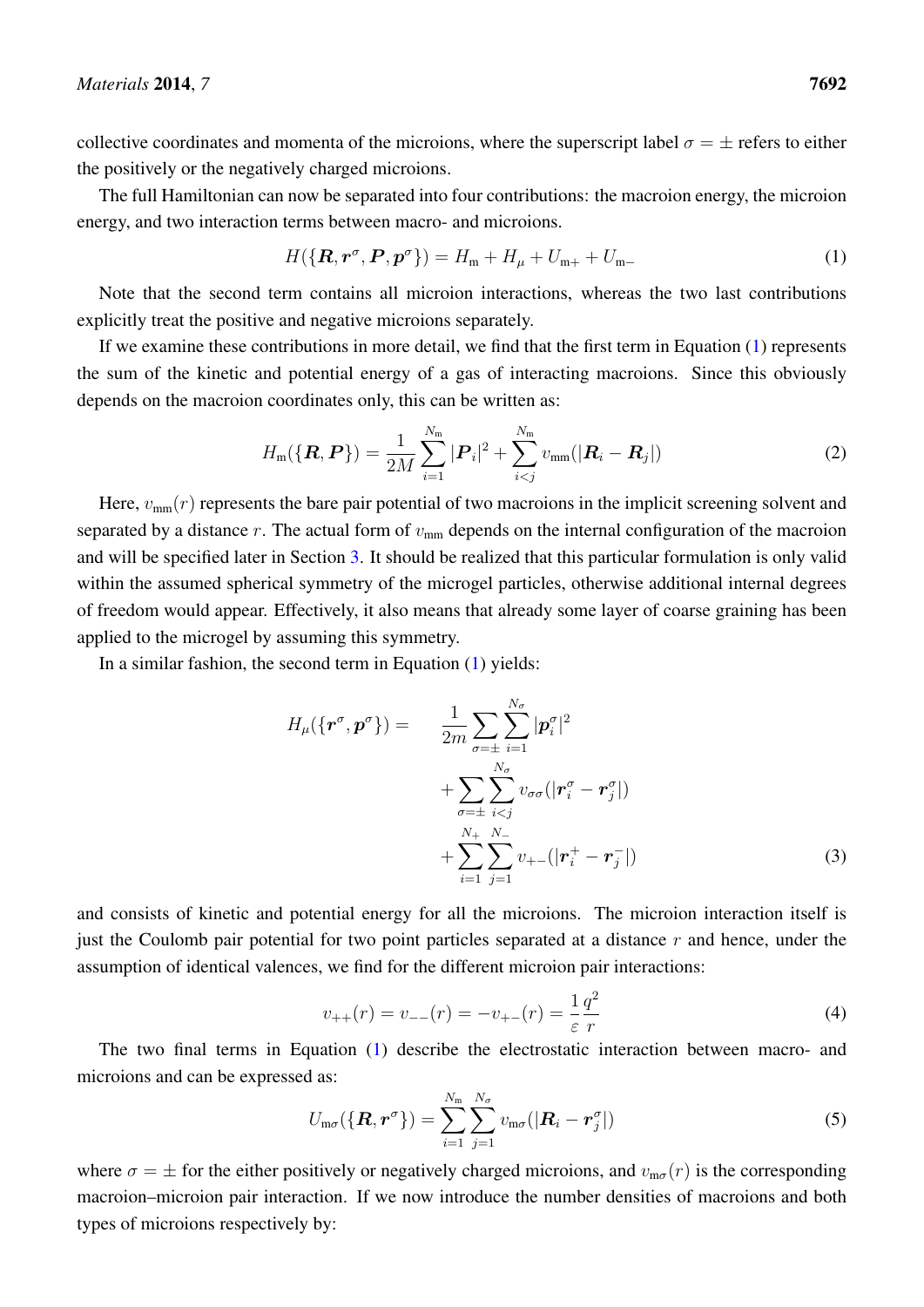$$
\rho_{\rm m}(\boldsymbol{R}) = \sum_{i=1}^{N_{\rm m}} \delta(\boldsymbol{R} - \boldsymbol{R}_i)
$$
\n(6a)

$$
\rho_{\sigma}(\mathbf{r}) = \sum_{i=1}^{N_{\sigma}} \delta(\mathbf{r} - \mathbf{r}_{i}^{\sigma})
$$
\n(6b)

<span id="page-4-1"></span>we can rewrite Equation [\(5\)](#page-3-1) in a more convenient form:

<span id="page-4-2"></span>
$$
U_{\mathbf{m}\sigma}(\{\boldsymbol{R},\boldsymbol{r}^{\sigma}\})=\iint \rho_{\mathbf{m}}(\boldsymbol{R})\rho_{\sigma}(\boldsymbol{r})v_{\mathbf{m}\sigma}(|\boldsymbol{R}-\boldsymbol{r}|)\,d^{3}r\,d^{3}R\tag{7}
$$

Note that also here the pair interaction  $v_{\text{mg}}(r)$  again will depend on the internal configuration of the macroions and will be specified later in Section [3.](#page-7-0)

Following the approach for simple metals [\[23,](#page-16-8)[25\]](#page-16-10), we reduce the two-component mixture, formed by macro- and microions, to an equivalent one-component system. The latter will be governed by an effective Hamiltonian  $H_{\text{eff}}(\lbrace \mathbf{R}, \mathbf{P} \rbrace)$ , which will only depend on the macroion coordinates. This can be achieved by tracing out the microion degrees of freedom. To this end we consider the canonical partition function derived from the microgel Hamiltonian. With the inverse temperature  $\beta = 1/k_B T$  we have:

$$
\mathcal{Z} = \operatorname{tr}_{\mathbf{m}} \left[ \operatorname{tr}_{\sigma} \left( e^{-\beta H(\{\mathbf{R}, \mathbf{P}, \mathbf{r}^{\sigma}, \mathbf{p}^{\sigma}\})} \right) \right]
$$
(8)

where the trace:

$$
\text{tr}_{\alpha}(f) = \frac{1}{h^{3N_{\alpha}} N_{\alpha}!} \iint f(\{\boldsymbol{r}^{\alpha}, \boldsymbol{p}^{\alpha}\}) \, \mathrm{d}^{3N_{\alpha}} p \, \mathrm{d}^{3N_{\alpha}} r \tag{9}
$$

is taken over the macroions or all microions for respectively the subscripts m and  $\pm$ .

By carrying out the integration over the microion coordinates and momenta, the canonical partition function can be rewritten as:

$$
\mathcal{Z} = \text{tr}_{\mathbf{m}} \left( e^{-\beta H_{\text{eff}}(\{\mathbf{R}, \mathbf{P}\})} \right) \tag{10}
$$

in terms of an effective Hamiltonian  $H_{\text{eff}} = \overline{H}_{\text{m}} + F_{\mu}$ , where:

<span id="page-4-0"></span>
$$
F_{\mu} = -\frac{1}{\beta} \ln \left[ \text{tr}_{\sigma} \left( e^{-\beta (H_{\mu} + U_{\text{m}+} + U_{\text{m}-} + E_{\text{b}})} \right) \right] \tag{11}
$$

is the free energy of a non-uniform gas of microions subjected to an external field generated by macroions at the positions  $\{R\}$ . Here a uniform compensating background energy  $E_b$  has been introduced [\[23,](#page-16-8)[24\]](#page-16-9), which appears in the modified Hamiltonian  $\overline{H}_{m} = H_{m} - E_{b}$ , and is balanced by its counterpart in the free energy in Equation [\(11\)](#page-4-0). The reason for introducing this background energy is that the system of microions in the external field of macroions described by the Hamiltonian  $H_{\mu} + U_{m+} + U_{m-}$  does not possess a thermodynamic limit, and consequently the free energy in Equation [\(11\)](#page-4-0) without this term would be ill-defined. Likewise also  $H<sub>m</sub>$ , which describes the Hamiltonian of a system consisting of interacting macroions only, does not have a thermodynamic limit. The origin of this problem lies in the fact that the systems of either micro- or macroions are not electrically neutral. This problem can easily be lifted by subtracting the energy term stemming from a homogeneous charge density with the same magnitude; in other words, to introduce modified Hamiltonians and interaction terms that give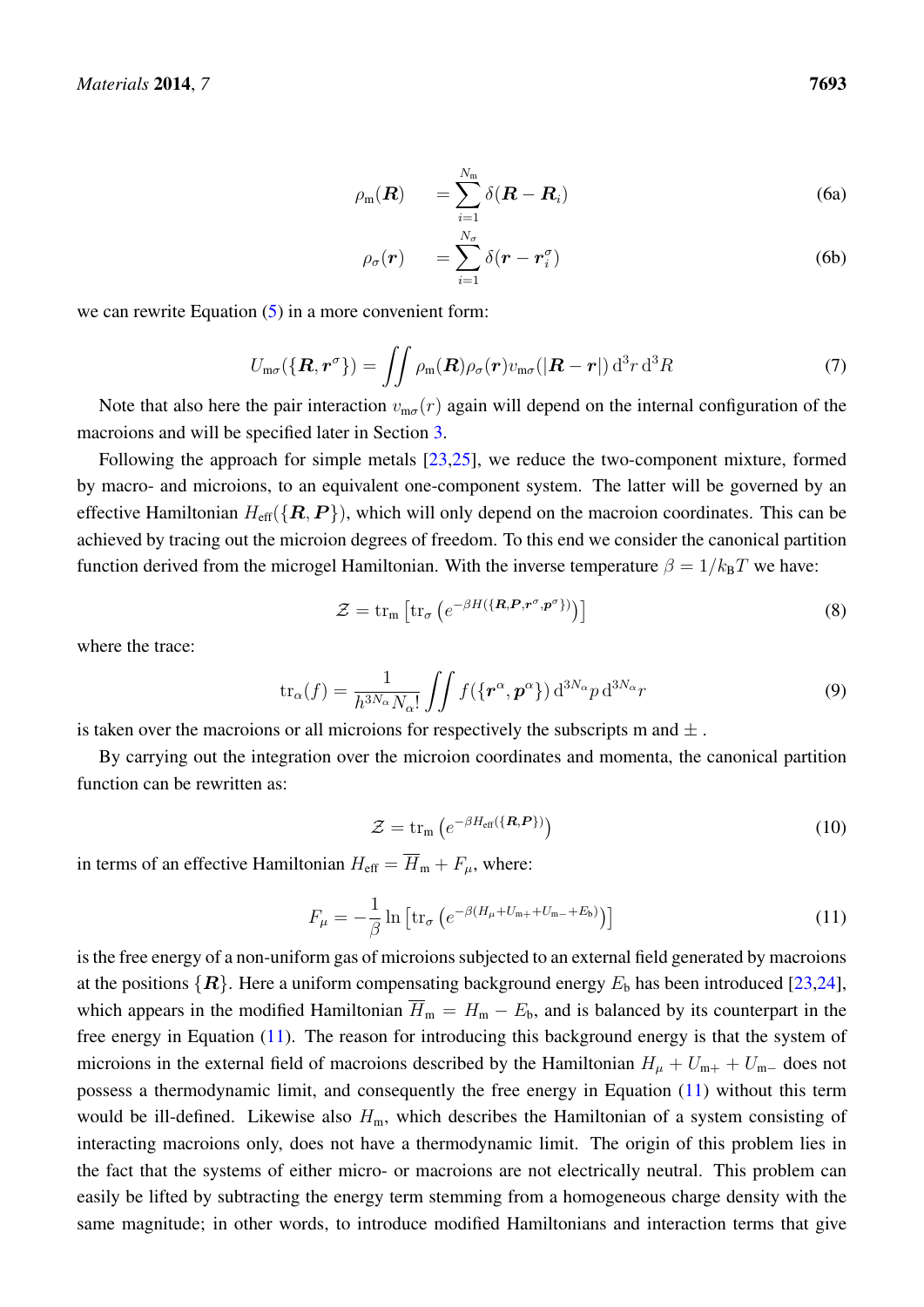the difference in energy with respect to the static, homogeneously distributed densities of macro- and microions. In doing so, the divergent contributions arising from concentrating a non-zero charge density in a specified volume are eliminated.

In the case of the macroions, this would result in a homogeneous charge density  $-Zqn<sub>m</sub>$  that results in an energy contribution:

<span id="page-5-0"></span>
$$
E_{\rm b} = \frac{1}{2} \iint \frac{(-Zqn_{\rm m})^2}{\varepsilon |\mathbf{r} - \mathbf{r}'|} d^3 r d^3 r'
$$
  
= 
$$
\frac{1}{2} Z^2 N_{\rm m} n_{\rm m} \hat{v}_{++}(0)
$$
(12)

where  $\hat{v}_{++}(0)$  is the  $k \to 0$  limit of the Fourier transformed pair interaction between elementary charges. In a similar fashion one would find, in the case of a system of microions only, a modified Hamiltonian  $\overline{H}_{\mu} = H_{\mu} - E_{\rm b}$  with:

<span id="page-5-1"></span>
$$
E_{\mathbf{b}} = \frac{1}{2} \sum_{\sigma,\sigma'=\pm} \int \int \frac{(\sigma q n_{\sigma})(\sigma' q n_{\sigma'})}{\varepsilon |\mathbf{r} - \mathbf{r'}|} d^3 r d^3 r'
$$
  
= 
$$
\frac{1}{2} (N_{+} - N_{-})(n_{+} - n_{-}) \hat{v}_{++}(0)
$$
(13)

Obviously these two values have to be the same, since in either case it describes the energy required to concentrate the same magnitude of charge, but opposite signs, within a specified volume, and indeed equality follows directly from the combined system neutrality condition for the densities.

Similar terms are also found for the interaction terms between macro- and microions, which results in the modified interaction contributions:

<span id="page-5-3"></span>
$$
\overline{U}_{\mathfrak{m}\sigma} = U_{\mathfrak{m}\sigma} - \iint \frac{(-Zqn_{\mathfrak{m}})(\sigma q n_{\sigma})}{\varepsilon |\mathbf{r} - \mathbf{r}'|} d^3 r d^3 r'
$$

$$
= U_{\mathfrak{m}\sigma} + \frac{2\sigma n_{\sigma}}{n_{+} - n_{-}} E_{\mathfrak{b}}
$$
(14)

and hence the free energy in Equation [\(11\)](#page-4-0) in terms of the modified Hamiltonians and interactions could also be written as:

<span id="page-5-2"></span>
$$
F_{\mu} = -\frac{1}{\beta} \ln \left[ \text{tr}_{\sigma} \left( e^{-\beta (\overline{H}_{\mu} + \overline{U}_{m+} + \overline{U}_{m-})} \right) \right]. \tag{15}
$$

Note that the volume integrations in Equations [\(12\)](#page-5-0) and [\(13\)](#page-5-1), similar to Denton [\[20\]](#page-16-5), have been chosen to be carried out over the full volume rather than a restricted volume. This corresponds to the implicit assumption that the macroions do not possess an impenetrable hard-core, as was for instance used in [\[24\]](#page-16-9).

#### *2.2. Approximation by Linear Response Theory*

For the second ingredient in the description of inhomogeneous microgels, perturbation theory is employed in order to approximate the free energy of the system. This enables us to calculate the microion density profiles and the effective interactions with second order accuracy. As a point of reference, we consider the free energy in Equation  $(15)$  and interpret only the macroion–microion interaction as a perturbation of the microion Hamiltonian that slowly charges the macroions, that is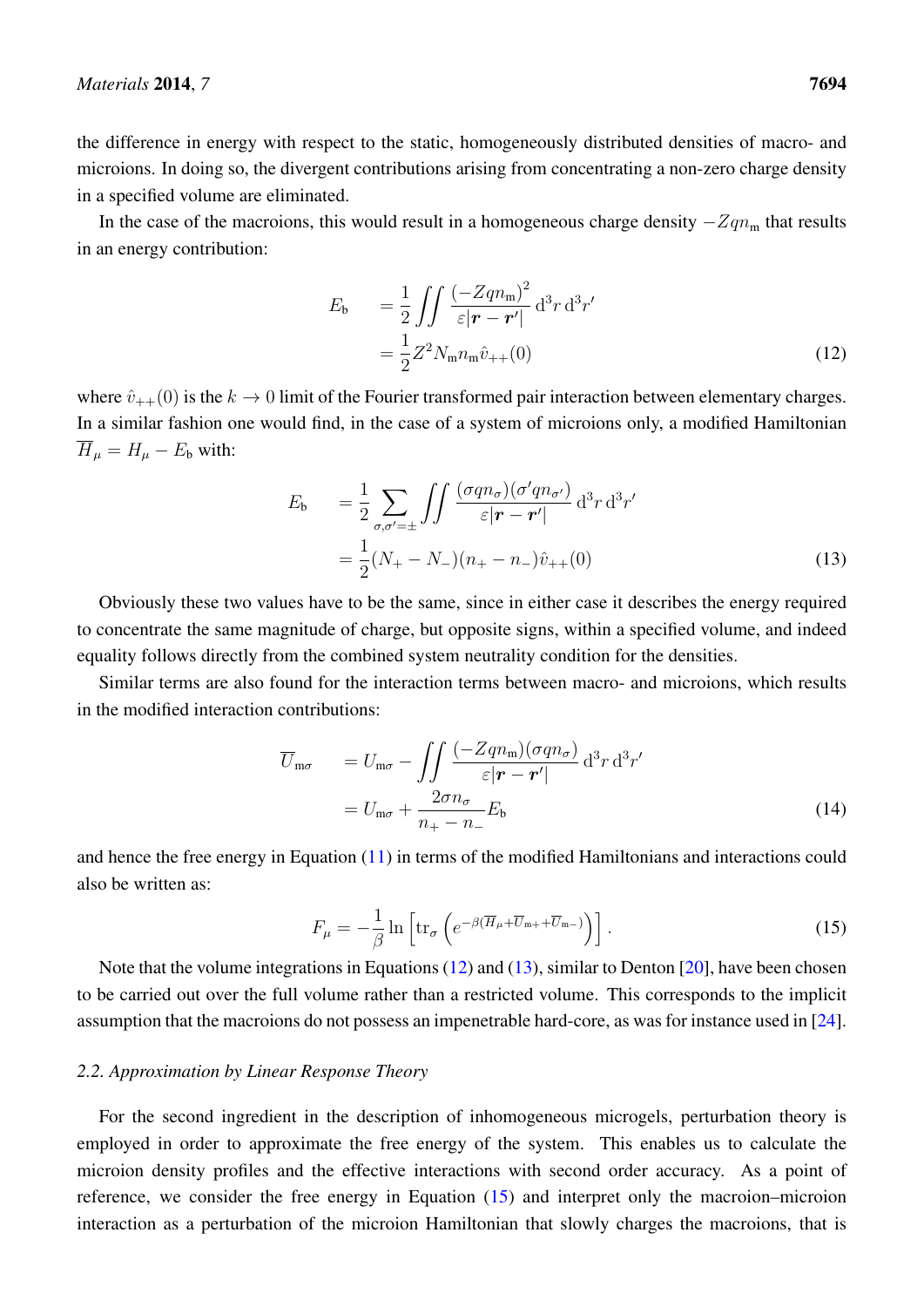$H_{\mu}(\lambda) = \overline{H}_{\mu} + \overline{U}_{m+}(\lambda) + \overline{U}_{m-}(\lambda)$ , where the parameter  $\lambda \in [0,1]$  denotes the fraction of the full macroion charge.

Within this framework, the free energy of the microions can be formulated as [\[23\]](#page-16-8):

<span id="page-6-0"></span>
$$
F_{\mu} = F_{\mu}^{(0)} + \int_0^1 \left\langle \frac{\partial}{\partial \lambda} \left[ \overline{U}_{m+}(\lambda) + \overline{U}_{m-}(\lambda) \right] \right\rangle_{\lambda} d\lambda \tag{16}
$$

Here  $\langle \cdot \rangle_{\lambda}$  denotes the ensemble average for a system with partially charged macroions and  $F_{\mu}^{(0)}$ denotes the reference free energy of the microion plasma in the presence of fully penetrable, neutral macroions, given by:

$$
F_{\mu}^{(0)} = -\frac{1}{\beta} \ln \left[ \text{tr}_{\sigma} \left( e^{-\beta \overline{H}_{\mu}} \right) \right]
$$
 (17)

If we now consider a microion plasma in the presence of neutral macroions and augment the charge adiabatically from zero to full charge, the cross-interaction would correspond to a Hamiltonian  $\overline{U}_{\text{mg}}(\lambda) = \lambda \overline{U}_{\text{mg}}$ . This simplifies Equation [\(16\)](#page-6-0) to:

<span id="page-6-1"></span>
$$
F_{\mu} = F_{\mu}^{(0)} + \int_{0}^{1} \left( \langle \overline{U}_{m+} \rangle_{\lambda} + \langle \overline{U}_{m-} \rangle_{\lambda} \right) d\lambda \tag{18}
$$

By switching to the Fourier formalism and with the aid of Equations [\(6\)](#page-4-1) and [\(7\)](#page-4-2), it is possible to express either of the ensemble averages in terms of densities, the pair interactions, and the background energy:

$$
\langle \overline{U}_{\mathfrak{m}\sigma} \rangle_{\lambda} = \frac{1}{V} \sum_{\mathbf{k} \neq 0} \hat{\rho}_{\mathfrak{m}}(-\mathbf{k}) \hat{v}_{\mathfrak{m}\sigma}(k) \langle \hat{\rho}_{\sigma}(\mathbf{k}) \rangle_{\lambda} \n+ \lim_{k \to 0} N_{\mathfrak{m}} n_{\sigma} [\hat{v}_{\mathfrak{m}\sigma}(k) - Z \hat{v}_{-\sigma}(k)]
$$
\n(19)

Note that the correction terms proportional to  $E<sub>b</sub>$  as given in Equation [\(14\)](#page-5-3) have been cast in a slightly different but identical form. This enables us to demonstrate more clearly that they cancel the divergent terms in the macroion–microion interaction that arise from the Coulomb interaction.

Under the assumption of a linear response of the induced microion density due to the external macroion–microion interaction, as is for instance detailed in Chapter 10 of [\[23\]](#page-16-8), one finds for  $k \neq 0$ :

<span id="page-6-3"></span>
$$
\langle \hat{\rho}_{\sigma}(\mathbf{k}) \rangle_{\lambda} = \lambda \left[ \chi_{\sigma+}(\mathbf{k}) - \chi_{\sigma-}(\mathbf{k}) \right] \hat{v}_{m+}(\mathbf{k}) \hat{\rho}_{m}(\mathbf{k}) \tag{20}
$$

<span id="page-6-2"></span>where  $\chi_{\mu\nu}(k)$  with  $\mu, \nu = \pm$  are the linear response functions of the two-component microion plasma and we already used that within our model we have  $\hat{v}_{m-} = -\hat{v}_{m+}$ , and in addition  $\chi_{-+}(k) = \chi_{+-}(k)$ . As outlined in [\[20,](#page-16-5)[23\]](#page-16-8) these linear response functions are proportional to the partial structure factors  $S_{\mu\nu}(k)$ . Employing the Ornstein–Zernike relation for mixtures, we can simplify these relations further by expressing the combination of response functions in terms of the microion densities and the inverse Debye screening length  $\kappa = (4\pi n_{\mu} \beta q^2/\varepsilon)^{1/2}$ , yielding:

$$
\chi_{++}(k) - \chi_{+-}(k) = -\frac{\beta n_+}{1 + \frac{\kappa^2}{k^2}} \tag{21a}
$$

$$
\chi_{+-}(k) - \chi_{--}(k) = \frac{\beta n_{-}}{1 + \frac{\kappa^2}{k^2}} \tag{21b}
$$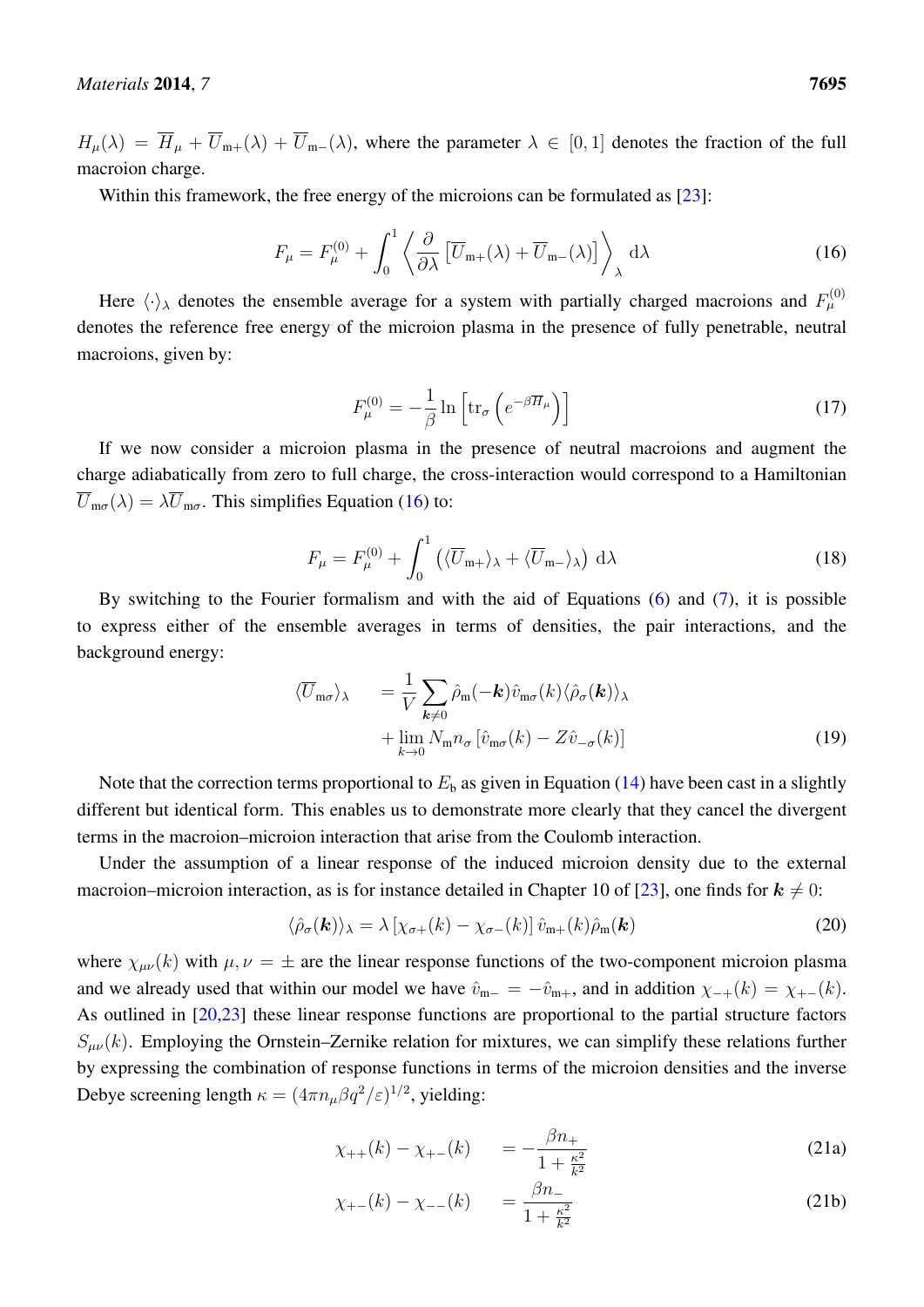Combining Equations  $(18)$ – $(21)$  the counterion free energy reads:

$$
F_{\mu} = F_{\mu}^{(0)} + \frac{1}{2V} \sum_{\mathbf{k} \neq 0} \chi(k) [\hat{v}_{m+}(k)]^2 \hat{\rho}_{m}(-\mathbf{k}) \hat{\rho}_{m}(\mathbf{k})
$$
  
+ 
$$
\lim_{k \to 0} N_{m}(n_{+} - n_{-}) \hat{v}_{m+}(k) + 2E_{b}
$$
 (22)

where the response function  $\chi(k)$  is given by:

<span id="page-7-1"></span>
$$
\chi(k) = \chi_{++}(k) - 2\chi_{+-}(k) + \chi_{--}(k)
$$
  
= 
$$
-\frac{\beta n_{\mu}}{1 + \frac{\kappa^2}{k^2}} = -\frac{\varepsilon k^2 \kappa^2}{4\pi q^2 (k^2 + \kappa^2)}
$$
 (23)

The form of this free energy expression suggests that one can define an induced interaction  $\hat{v}_{\text{ind}}(k) = \chi(k)[\hat{v}_{\text{m}\sigma}(k)]^2$  and consequently also an effective interaction  $\hat{v}_{\text{eff}} = \hat{v}_{\text{mm}} + \hat{v}_{\text{ind}}$ . In doing so, we find that the effective Hamiltonian  $H_{\text{eff}} = \overline{H}_{\text{m}} + F_{\mu}$  is given by:

$$
H_{\text{eff}} = K_{\text{m}} + \sum_{i < j}^{N_{\text{m}}} v_{\text{eff}} (|\boldsymbol{R}_i - \boldsymbol{R}_j|) - E_{\text{b}} + E_0 \tag{24}
$$

where  $K<sub>m</sub>$  is the macroion kinetic energy, and by  $E<sub>0</sub>$  we denote the so-called volume energy, which reads:

$$
E_0 = F_{\mu}^{(0)} + \frac{N_{\rm m}}{2} \lim_{r \to 0} v_{\rm ind}(r) + \frac{N_{\rm m} n_{\rm m}}{2} \times \lim_{k \to 0} \{-\hat{v}_{\rm ind}(k) + 2Z \left[\hat{v}_{\rm m+}(k) + Z\hat{v}_{++}(k)\right]\}
$$
(25)

where we used charge neutrality, Equation [\(12\)](#page-5-0) and the inverse Fourier transformation. The volume energy  $E_0$  is a natural consequence of the reduction procedure from a complex mixture to an effective one-component system. Although it does not depend explicitly on the macroion coordinates, it can still have a significant contribution to the free energy due to its dependence on the overall macroions density.

This completes the one-component reduction and linear response approximation of our model microgel solution. The next task is that of explicitly calculating the microion density profiles  $\langle \rho_{\pm}(r) \rangle$ around a single macroion placed, for convenience, at the coordinate origin and the effective pair interaction energy  $v_{\text{eff}}(r)$  between two macroions.

#### <span id="page-7-0"></span>3. Microion Densities and Effective Pair Interaction

We will assume that our multilayered microgel particles in first approximation consist of a spherically symmetric charge distribution that can be accurately described in terms of l layers of piecewise constant charge densities  $\tilde{\varrho}_i$ . Each of these densities can be positive, negative or even zero, and the corresponding ith layer is a spherical shell of thickness  $d_i = a_i - a_{i-1}$ . Here the  $a_i$  denote the radii of the spheres bounding the shells. In the case  $i = 1$  we write the innermost domain just as a spherical core of charge density  $\tilde{\varrho}_1$  with radius  $a_1$ . Representing the layers by linear combinations of Heaviside functions, we obtain the charge distribution of a macroion placed at the origin as: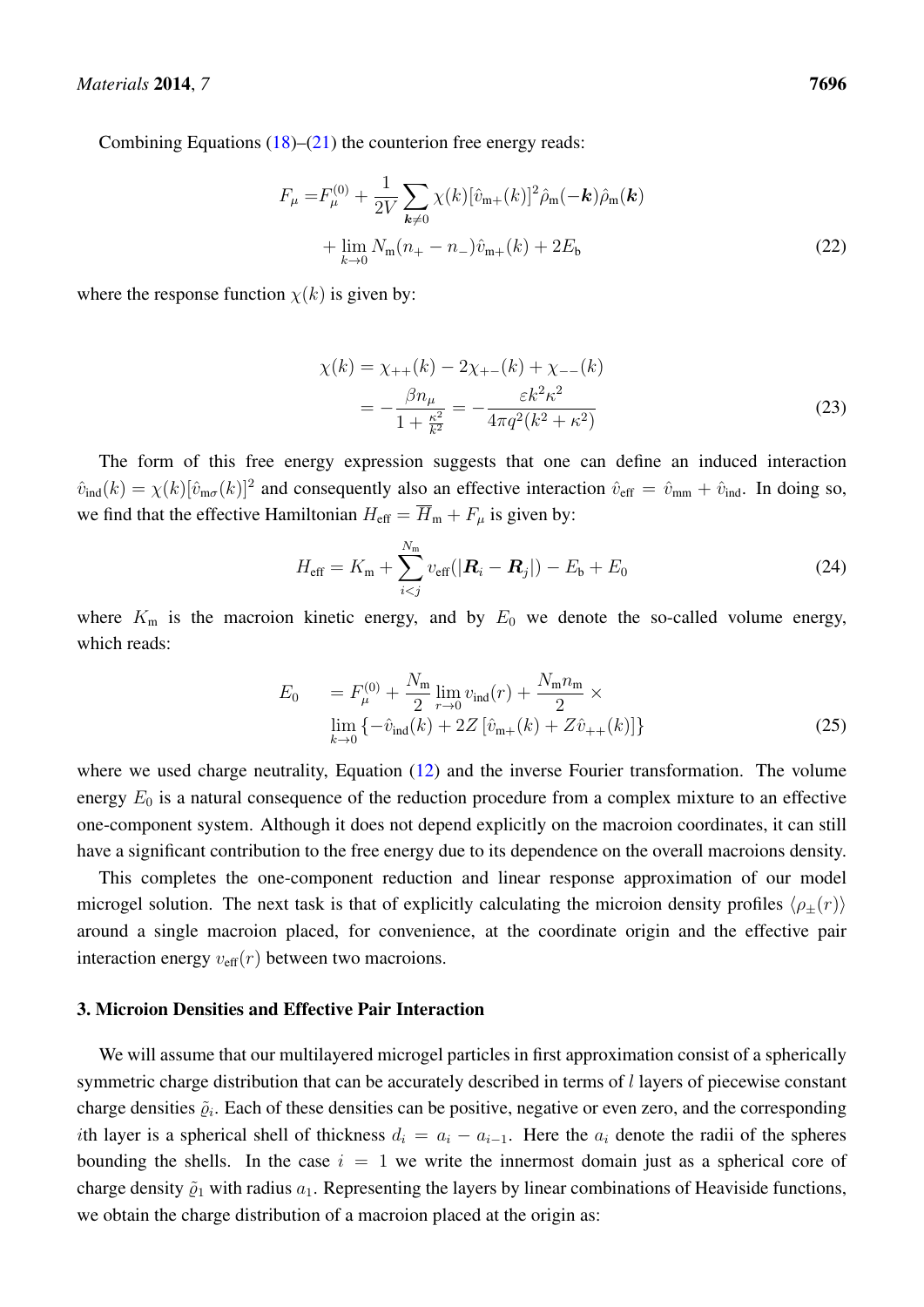<span id="page-8-3"></span>
$$
\varrho(\boldsymbol{x}) = \sum_{i=1}^{l} \varrho_i \Theta(a_i - |\boldsymbol{x}|) \tag{26}
$$

where  $\varrho_l = \tilde{\varrho}_l$  and  $\varrho_i = \tilde{\varrho}_i - \tilde{\varrho}_{i+1}$  for  $1 \leq i < l$ . This representation of the layered structure as a superposition of homogeneously charged spheres is strictly speaking not required, but is more convenient than treatment by means of shells.

The total direct interaction between a pair of layered microgel particles can be calculated by means of a six-dimensional integral over the charge densities:

$$
v_{\text{mm}}(\boldsymbol{r}) = \frac{1}{\varepsilon} \iint \frac{\varrho(\boldsymbol{x})\varrho(\boldsymbol{y} - \boldsymbol{r})}{|\boldsymbol{x} - \boldsymbol{y}|} d^3 x d^3 y
$$
  
= 
$$
\frac{1}{\varepsilon} \sum_{i=1}^{l} \varrho_i^2 \Phi_{ii}(\boldsymbol{r}) + \frac{2}{\varepsilon} \sum_{j(27)
$$

where:

$$
\Phi_{ij}(\boldsymbol{r}) := \iint \frac{\Theta(a_i - |\boldsymbol{x}|) \Theta(a_j - |\boldsymbol{y} - \boldsymbol{r}|)}{|\boldsymbol{x} - \boldsymbol{y}|} d^3 x d^3 y \qquad (28)
$$

and  $r$  denotes the center–center separation of the two macroions. For non-overlapping macroions,  $\Phi_{ij}$  is clearly the Coulomb potential. The situation for overlapping macroions can be reduced to a two-dimensional integral employing cylindrical symmetry, resulting in:

$$
\Phi_{ij}(\boldsymbol{r}) = 2\pi \int_0^{a_j} \int_0^{\pi} \Phi_i(|\boldsymbol{x} + \boldsymbol{r}|) x^2 \sin \vartheta \, d\vartheta \, dx \tag{29}
$$

with  $\Phi_i$  being the potential of a charged sphere of radius  $a_i$ . Note that  $\Phi_{ij}$  is actually a radially symmetric function, and hence this expression can be shown, under the condition  $a_j \leq a_i$ , to yield:

<span id="page-8-2"></span>
$$
\Phi_{ij}(r) = \frac{16\pi^2}{9} \begin{cases} \frac{a_j^3}{10} \left( 15a_i^2 - 3a_j^2 - 5r^2 \right) & 0 \le r < a_i - a_j\\ \frac{a_i^3 a_j^3}{r} + \frac{1}{160r} \left( a_i + a_j - r \right)^4\\ \times \left[ 5 \left( a_i^2 - 4a_i a_j + a_j^2 \right) - 4(a_i + a_j)r - r^2 \right] & a_i - a_j \le r < a_i + a_j\\ \frac{a_i^3 a_j^3}{r} & a_i + a_j \le r \end{cases} \tag{30}
$$

Having derived the macroion pair potential, we now focus on the average microion densities. From Equations [\(20\)](#page-6-3), [\(21\)](#page-6-2) and [\(23\)](#page-7-1), we obtain for  $k \neq 0$ :

<span id="page-8-1"></span><span id="page-8-0"></span>
$$
\langle \hat{\rho}_{\pm}(\mathbf{k}) \rangle = \pm x_{\pm} \chi(k) \hat{v}_{m+}(k) \hat{\rho}_{m}(\mathbf{k}) \tag{31}
$$

Here  $x_{\pm} = n_{\pm}/n_{\mu}$  denote the fraction of positive and negative microions, respectively, and:

$$
\hat{v}_{m+}(k) = \frac{q}{\varepsilon} \sum_{i=1}^{l} \varrho_i \widehat{\Phi}_i(k)
$$
\n
$$
= -\frac{16\pi^2 q}{\varepsilon k^4} \sum_{i=1}^{l} a_i \varrho_i \left[ \cos(ka_i) - \frac{\sin(ka_i)}{ka_i} \right]
$$
\n(32)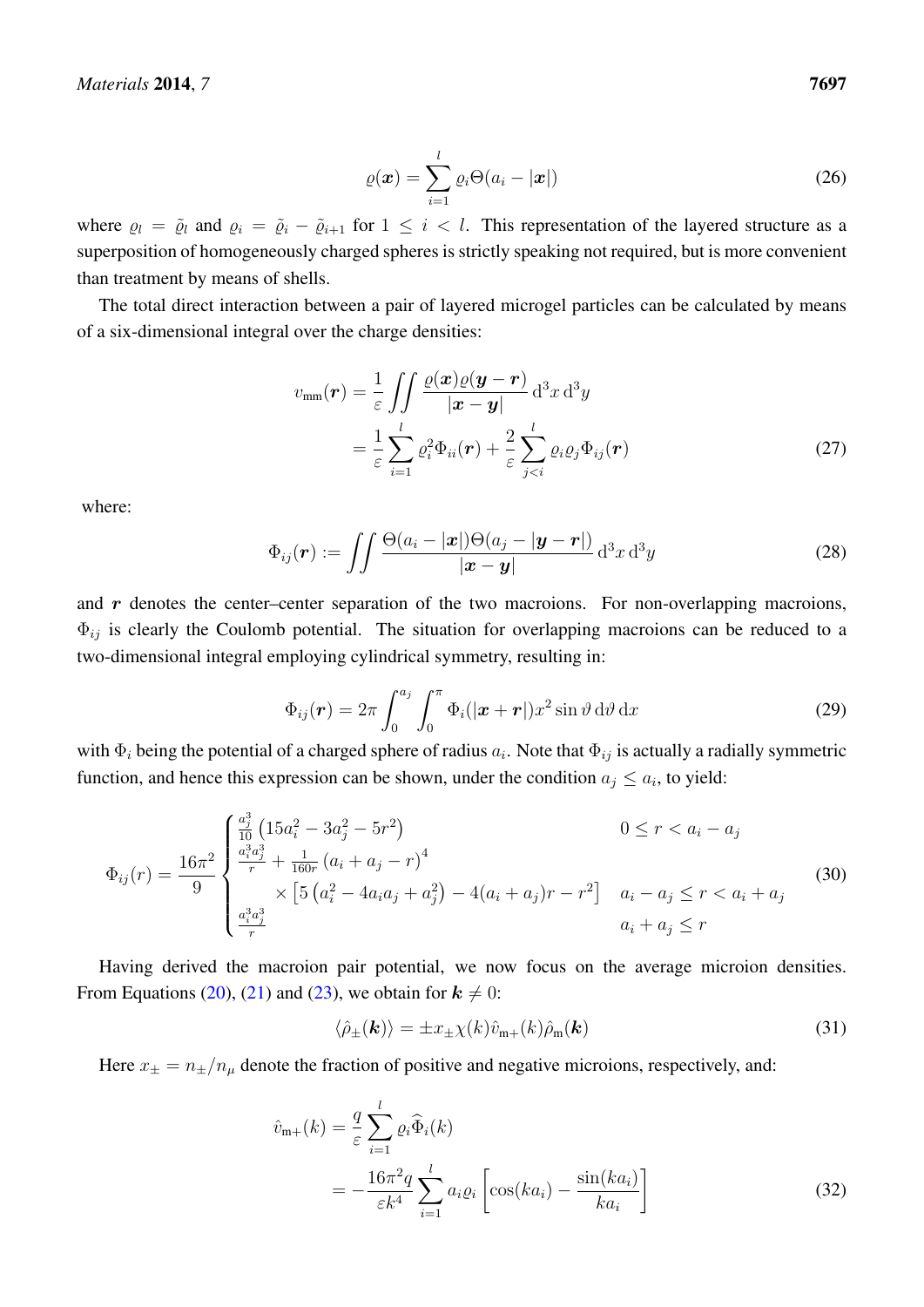is the Fourier transform of the macroion–microion pair potential. Combining Equations [\(31\)](#page-8-0) and [\(32\)](#page-8-1) yields:

$$
\langle \hat{\rho}_{\pm}(\boldsymbol{k}) \rangle = \pm x_{\pm} \frac{4\pi}{q} \sum_{i=1}^{l} \varrho_{i} a_{i} \frac{\kappa^{2}}{k^{2}(k^{2} + \kappa^{2})}
$$

$$
\times \left[ \cos(ka_{i}) - \frac{\sin(ka_{i})}{ka_{i}} \right] \sum_{j=1}^{N_{\text{m}}} e^{i\boldsymbol{k} \cdot \boldsymbol{R}_{j}}
$$

$$
+ \delta(\boldsymbol{k}) \left[ N_{\pm} \mp x_{\pm} Z N_{m} \right]
$$
(33)

where the second term containing the Dirac delta function  $\delta(\mathbf{k})$  has been added to ensure the correct behavior in the small wave vector limit, *i.e.*,  $\langle \hat{\rho}_{\pm}(k) \rangle = N_{\pm}$  for  $k \to 0$ . The microion density profiles around a single macroion can now be obtained by means of the inverse Fourier transformation. The particular form of these expressions implies that  $\langle x_-\hat{\rho}_+(\mathbf{k})+x_+\hat{\rho}_-(\mathbf{k})\rangle = 2x_+x_-N_u\delta(\mathbf{k})$  and hence that  $\langle x_-\hat{\rho}_+({\bf r}) + x_+\hat{\rho}_-({\bf r})\rangle$  is a constant and can be written in the following form:

$$
\langle \rho_{\pm}(\mathbf{r}; \{\mathbf{R}\}) \rangle = 2 \frac{n_{+}n_{-}}{n_{\mu}} \pm x_{\pm} \sum_{j=1}^{N_{\rm m}} \xi(|\mathbf{r} - \mathbf{R}_{j}|) \tag{34}
$$

where we explicitly have written them as a function of the particular macroion configuration, denoted by  ${R}$ , and we introduced the charge density response to the macroions  $\xi(r)$  given by:

$$
\xi(r) = -\frac{1}{qr} \left\{ \sum_{i=m+1}^{l} \varrho_i a_i \right. \n\times \left[ \frac{r}{a_i} - \left( 1 + \frac{1}{\kappa a_i} \right) e^{-\kappa a_i} \sinh(\kappa r) \right] \n+ \sum_{i=1}^{m} \varrho_i a_i e^{-\kappa r} \left( \cosh(\kappa a_i) - \frac{\sinh(\kappa a_i)}{\kappa a_i} \right) \right\}
$$
\n(35)

Here m is the number corresponding to the layer in which the distance r is found, *i.e.*,  $a_m \le r < a_{m+1}$ , with the formal additions of  $a_0 = 0$  and  $a_{l+1} = \infty$ . Also note that  $\xi(r)$  is a density deviation and as such is not required to be strictly positive. In fact it can obtain negative values due to its dependence on the charge densities  $\rho_i$  describing the macroion structure. However, when it is integrated over the available volume it gives exactly the valence Z of the macroions and therefore its volume averaged value is positive.

Using the previously identified induced interaction  $\hat{v}_{\text{ind}}(k) = \chi(k)[\hat{v}_{\text{m}+}(k)]^2$ , the effective interaction  $v_{\text{eff}} = v_{\text{mm}} + v_{\text{ind}}$  can now be derived. To this end, Equations [\(23\)](#page-7-1) and [\(32\)](#page-8-1) need to be combined with the Fourier transform of  $v_{mm}(r)$ , which results in:

$$
\hat{v}_{\text{eff}}(k) = \frac{64\pi^3}{\varepsilon k^4} \frac{1}{k^2 + \kappa^2} \sum_{i,j=1}^n \varrho_i \varrho_j a_i a_j
$$
\n
$$
\times \left( \cos(ka_i) - \frac{\sin(ka_i)}{ka_i} \right)
$$
\n
$$
\times \left( \cos(ka_j) - \frac{\sin(ka_j)}{ka_j} \right)
$$
\n(36)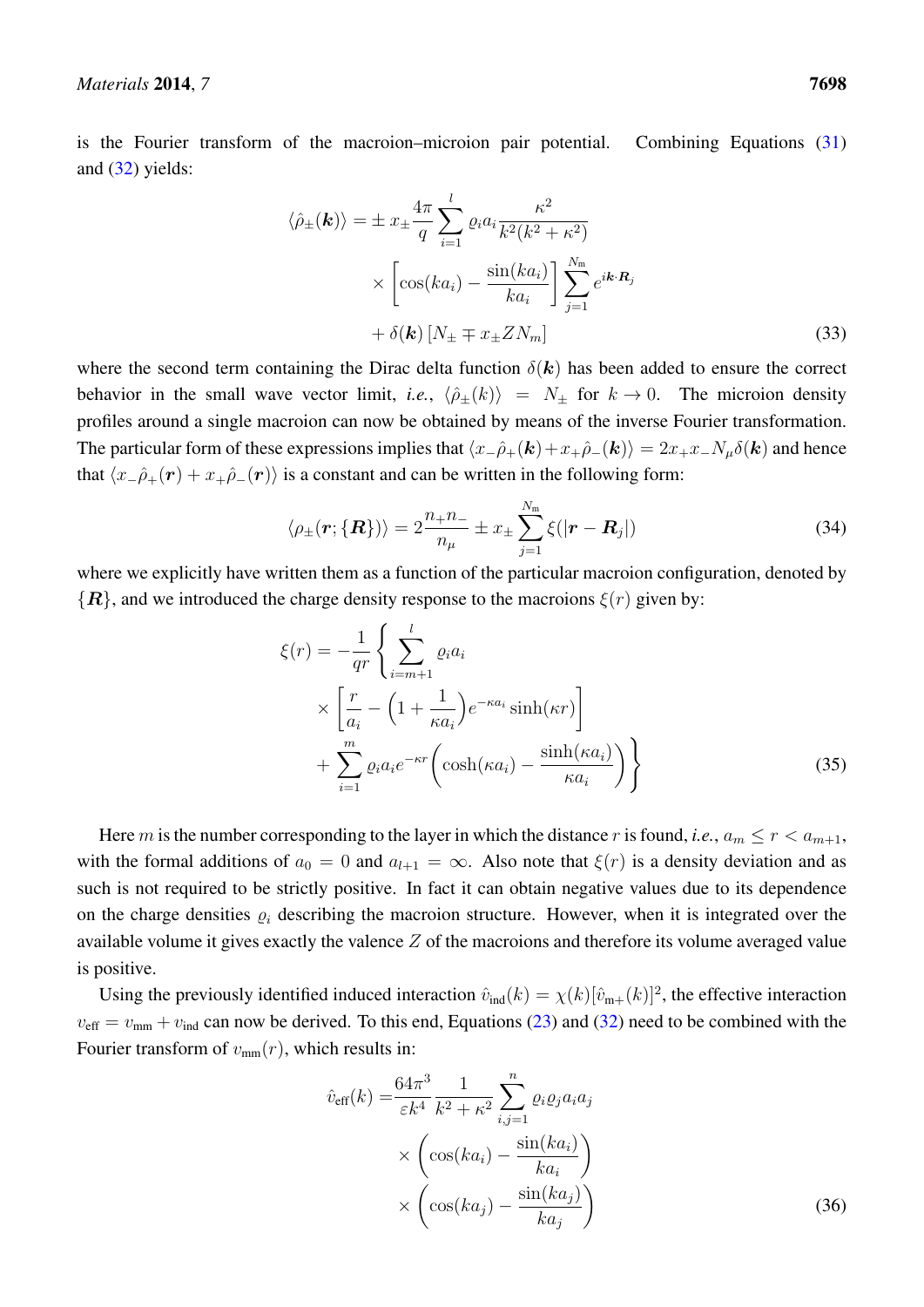The only remaining task is to apply the inverse Fourier transform to  $\hat{v}_{\text{eff}}(k)$  in order to obtain the effective interaction between two macroions, which has the following form:

<span id="page-10-0"></span>
$$
v_{\rm eff}(r) = \frac{32\pi}{\varepsilon r} \sum_{i,j=1}^{l} \varrho_i \varrho_j a_i a_j I_{ij}
$$
\n(37)

where for  $I_{ij}$ , just as in Equation [\(30\)](#page-8-2), three cases need to be distinguished. For  $0 \leq r \leq a_i - a_j$ , the case where the smaller sphere with radius  $a_j$  is completely contained within the larger one with radius  $a_i$ , it reads:

$$
I_{ij} = \frac{\pi}{6a_i\kappa^5} \left[ a_j^2 \kappa^3 r - 3(a_i\kappa + 1)e^{-\kappa a_i} \sinh(\kappa r) \times \left( \cosh(\kappa a_j) - \frac{\sinh(\kappa a_j)}{\kappa a_j} \right) \right]
$$
(38)

In the intermediate case  $a_i - a_j \le r < a_i + a_j$ , when both spheres are intersecting, we find:

$$
I_{ij} = \frac{\pi}{96a_i a_j \kappa^6} \left[ \kappa^4 r^4 - 6 \left( \kappa^2 \left[ a_i^2 + a_j^2 \right] - 2 \right) \left( \kappa^2 r^2 + 2 \right) \right.
$$
  
\n
$$
+ 8 \kappa^4 (a_i^3 + a_j^3) r - 3 \kappa^4 \left( a_i^2 - a_j^2 \right)^2
$$
  
\n
$$
+ 12(\kappa a_i + 1)(\kappa a_j - 1) e^{-\kappa (a_i - a_j)} e^{-\kappa r}
$$
  
\n
$$
+ 12(\kappa a_i - 1)(\kappa a_j + 1) e^{-\kappa (a_j - a_i)} e^{-\kappa r}
$$
  
\n
$$
-24(\kappa a_i + 1)(\kappa a_j + 1) e^{-\kappa (a_i + a_j)} \sinh(\kappa r)
$$
\n(39)

Finally, in the case  $a_i + a_j \leq r$  for which both spheres are fully separated, we obtain:

<span id="page-10-1"></span>
$$
I_{ij} = \frac{\pi}{2\kappa^4} e^{-\kappa r} \left( \cosh(\kappa a_i) - \frac{\sinh(\kappa a_i)}{\kappa a_i} \right)
$$

$$
\times \left( \cosh(\kappa a_j) - \frac{\sinh(\kappa a_j)}{\kappa a_j} \right)
$$
(40)

In the particular case of non-overlapping macroions with a homogeneous charge density, the effective interaction in Equation  $(37)$  would only contain a single term of the type in Equation  $(40)$ and hence the distance dependence follows the expected Yukawa behavior  $\exp(-\kappa r)/\varepsilon r$ . In the limit  $\kappa a \rightarrow 0$  the effective charge corresponds to the usual result that one finds from the DLVO theory, *i.e.*,  $-Zq \exp(\kappa a)/(1 + \kappa a)$ . In general however, the effective charge will only be a fraction of that result, which decreases monotonously as function of κa, *i.e.*, on both increasing the overall microion concentration, as expected, and on increasing the macroion size. The latter is because here the microions are not restricted to remain outside the macroion but can actually penetrate into the macroion and therefore screen the bare charge even more effectively.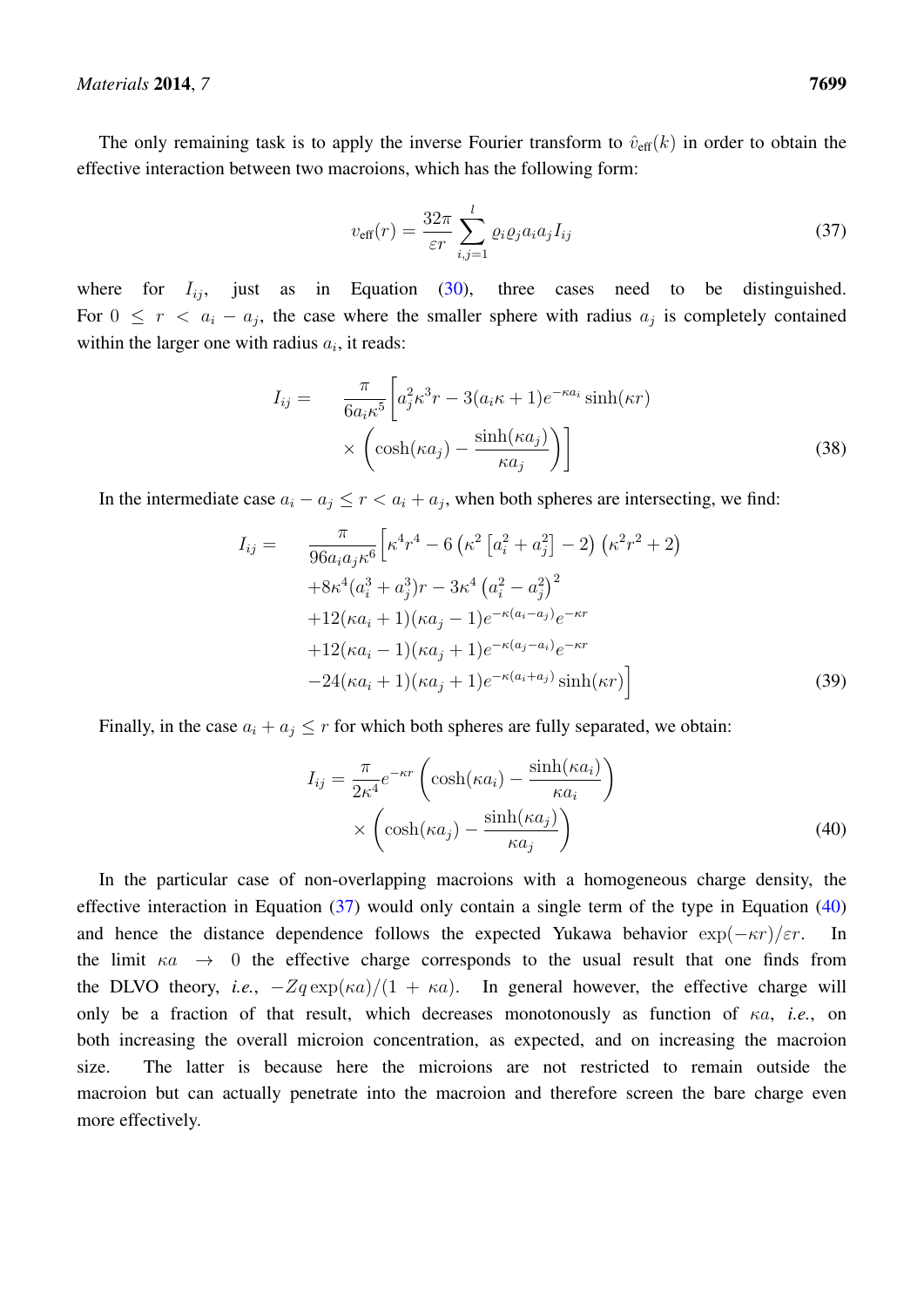### <span id="page-11-0"></span>4. Application to Core–Shell Microgels

In order to illustrate the results for inhomogeneous microgels we derived in the previous sections, we apply it to the limited case of core–shell particles by setting  $l = 2$ . We assume the macroions to have a radius  $a_2 = a$  and that the core size is given by the fraction  $a_1 = \alpha a$  with  $\alpha \in [0, 1]$ . This implies that the shell has a width  $d_2 = (1 - \alpha)a$ . Having the total charge of the gel particle already specified to be  $-Zq$ , the total charge in core and shell can be described by means of an unrestricted dimensionless quantity  $\zeta$  to yield  $Q_1 = -(1 - \zeta)Zq$  and  $Q_2 = -\zeta Zq$  respectively. Therefore, the charge density of the macroion introduced in Equation [\(26\)](#page-8-3) reads:

$$
\varrho(\boldsymbol{x}) = \varrho_2 \Theta(a_2 - |\boldsymbol{x}|) + \varrho_1 \Theta(a_1 - |\boldsymbol{x}|) \tag{41}
$$

with:

$$
\varrho_1 = -\frac{3Zq(1-\alpha^3-\zeta)}{4\pi a^3 \alpha^3 (1-\alpha^3)}\tag{42a}
$$

$$
\varrho_2 = -\frac{3Zq\zeta}{4\pi a^3(1-\alpha^3)}.\tag{42b}
$$

As an example of core–shell microgels, we fix the total charge by setting  $Z = 100$ , the radius to  $a = 50$  nm, and target monovalent microions as already chosen, *i.e.*,  $z = 1$ . We select two particular and representative examples of these class of particles and take in either case the radius of the core to be half of the total radius by setting  $\alpha = 1/2$ . The first example is characterized by  $\zeta = 1/3$  and results in a particle with a core that contains twice as much charge as the shell. For the second case we take  $\zeta = 4/3$ , which results in a particle with a positive core and a negative shell, where the total charge contained in the latter is four times larger and of opposite sign. In both cases the absolute charge density within the shell is lower than that of the core. For the solvent we assume water at room temperature, which within the model is characterized by the relative permittivity  $\epsilon = 80$ .

Note that these particular choices are made in order to illustrate the method and highlight the effects of radial inhomogeneous charge distributions on both the counterion distributions and the effective interactions. The first case corresponds to the more commonly expected charge distribution in microgels, with a less densely charged or even neutral core surrounded by a charged shell. The oppositely charged core and shell in the second example might be somewhat unexpected. However, it is possible to make dendrimers with this type of architecture [\[26\]](#page-16-11).

Using the formalism derived in the previous sections, the radial density profiles  $\langle \rho_{\pm}(r) \rangle$  of microions and the effective pair interaction  $\beta v_{\text{eff}}(r)$  between the microgel particles have been computed for both cases. The results are shown in Figures [1](#page-12-0) and [2](#page-13-0) for four different salt concentrations specified by the value  $\kappa a$ . As a reference, the results for homogeneously charged particles with the same overall charge and size have been included as well and are indicated by the dashed curves.

The microion density profiles around a single gel particles shown in Figure [1](#page-12-0) are normalized with  $\rho_{\infty} \equiv 2n_{+}n_{-}/n_{\mu}$ , the bulk density of microions far away from the macroion. This enables us to focus on the structure in the profiles, rather than their absolute values. Within these profiles three different ranges can be identified, which reflect the internal two-layered structure of the gel particle chosen here for illustrative purposes, *i.e.*, inside the core  $r \leq 0.5a$ , within the shell  $0.5a \leq r \leq a$ , and outside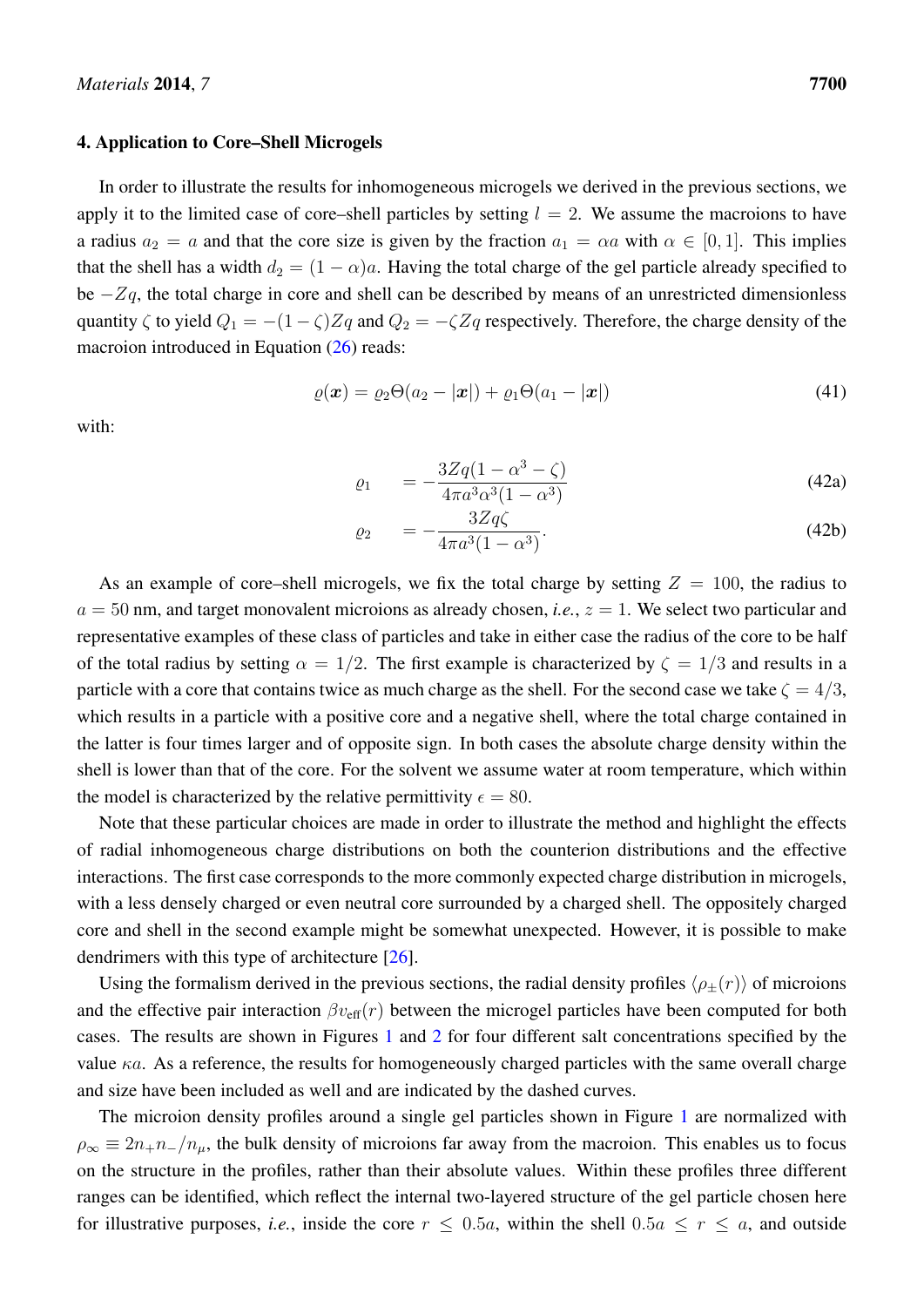the particle  $r > a$ . In the outer region, one finds the exponential decrease of the positive microion densities  $\rho_{+}(r)$  and the corresponding increase of the negative microion densities  $\rho_{-}(r)$ , both ultimately converging to  $\rho_{\infty}$ . This behavior reflects the recovering of the Yukawa interaction and is due to the balancing of increased entropy from microions that are found in the solvent versus the energy cost of having a non-neutral charge density distribution.

<span id="page-12-0"></span>Figure 1. Radial density profiles  $\langle \rho_{\pm}(r)\rangle/\rho_{\infty}$  of microions near core–shell microgels for different salt concentrations at room temperature. (a) A negative core and shell for  $\zeta = 1/3$ ; and (b) a positive core and negative shell for  $\zeta = 4/3$ . The dashed curves are the reference results for a homogeneously charged microgel with the same overall charge and size, and the vertical lines form the borders between different types of overlapping. The bottom graphs show zoomed versions of the top graphs in order to focus on the higher salt concentrations.



In the case  $\zeta = 1/3$  of the negative core and shell, the densities  $\langle \rho_+(r) \rangle$  and  $\langle \rho_-(r) \rangle$  in this outer range are a bit lower and higher respectively, with respect to those for a homogeneously charged particle. This effect can be understood in the light of the higher charge density found within the core that will bind more counterions, which therefore are depleted more from the outer regions. Hence the opposite trend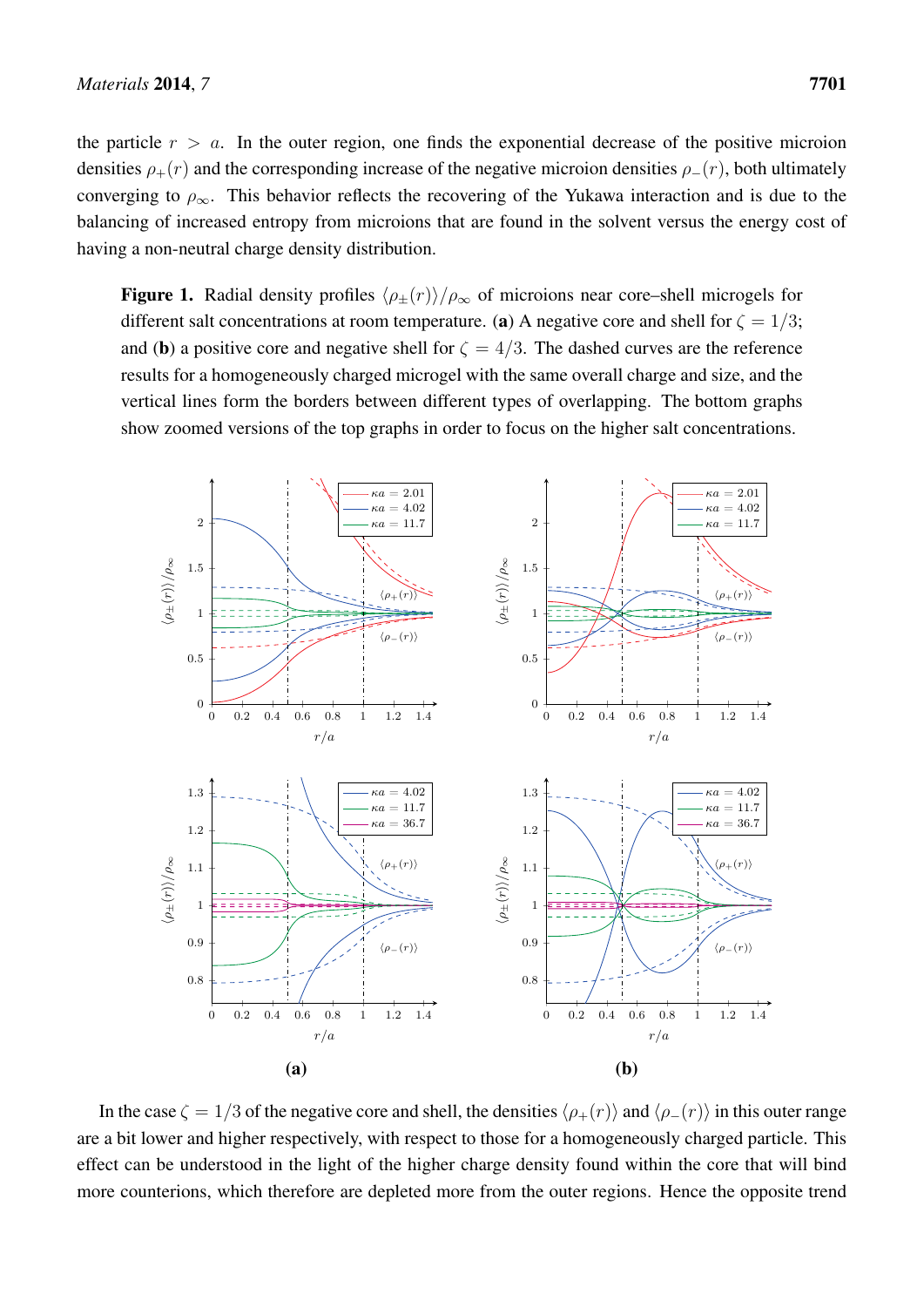for these densities in the innermost region and cross-over in the intermediate range. Obviously, the effect itself is diminished on increasing the salt concentration.

<span id="page-13-0"></span>Figure 2. Effective pair interactions  $v_{\text{eff}}(r)/k_BT$  at room temperature T between core–shell microgels for different salt concentrations. (a) A negative core and shell for  $\zeta = 1/3$ ; and (b) a positive core and negative shell for  $\zeta = 4/3$ . The dashed curves are the reference results for homogeneously charged microgels with the same overall charge and size, and the vertical lines form the borders between different types of overlapping.



For the other case  $\zeta = 4/3$  with a positive core and negative shell, a similar argument can be used. However, the local charge density in the shell is now higher than that found in a homogeneously charged macroion, and consequently also the number of counterions found here is higher with respect to the reference system. Contrary to the case  $\zeta = 1/3$ , the density of positive microions is not larger than the bulk value in the whole range, but becomes smaller in the core as they are depleted from the now likewise positively charged core. The cross-over behavior is again in the intermediate range and the addition of salt desensitizes the density profiles to the internal structure of the microgel.

Figure [2](#page-13-0) displays the effective pair interaction in Equation [\(37\)](#page-10-0) for the two particular cases we consider here. As was the case for the density profiles, three different ranges can be also for the effective interaction identified, the separation of which is marked by vertical lines. For large distance  $r > 2a$  the gel particles are fully separated and essentially interact by means of an effective charge in a screening solvent. The magnitude and sign of this effective charge is determined by the inhomogeneous charge within the particles. In the intermediate range  $a \le r < 2a$ , there is partial overlapping of the shells, and in the shortest distance range  $r \leq a$  even the cores start to overlap mutually.

In the case  $\zeta = 1/3$ , the charge density in the shell is lower than in the core, which weakens the strength of the interaction in the intermediate range with respect to that of a homogeneous particle with the same total charge and size. Only when the higher charge density cores get close enough, the interactions increase to be stronger and settles at values more than twice as large as for the homogeneously charged macroion. In contrast, for the case of  $\zeta = 4/3$  where the shell has a higher charge density, the pair interaction is enhanced in the intermediate range. But now, on approaching of the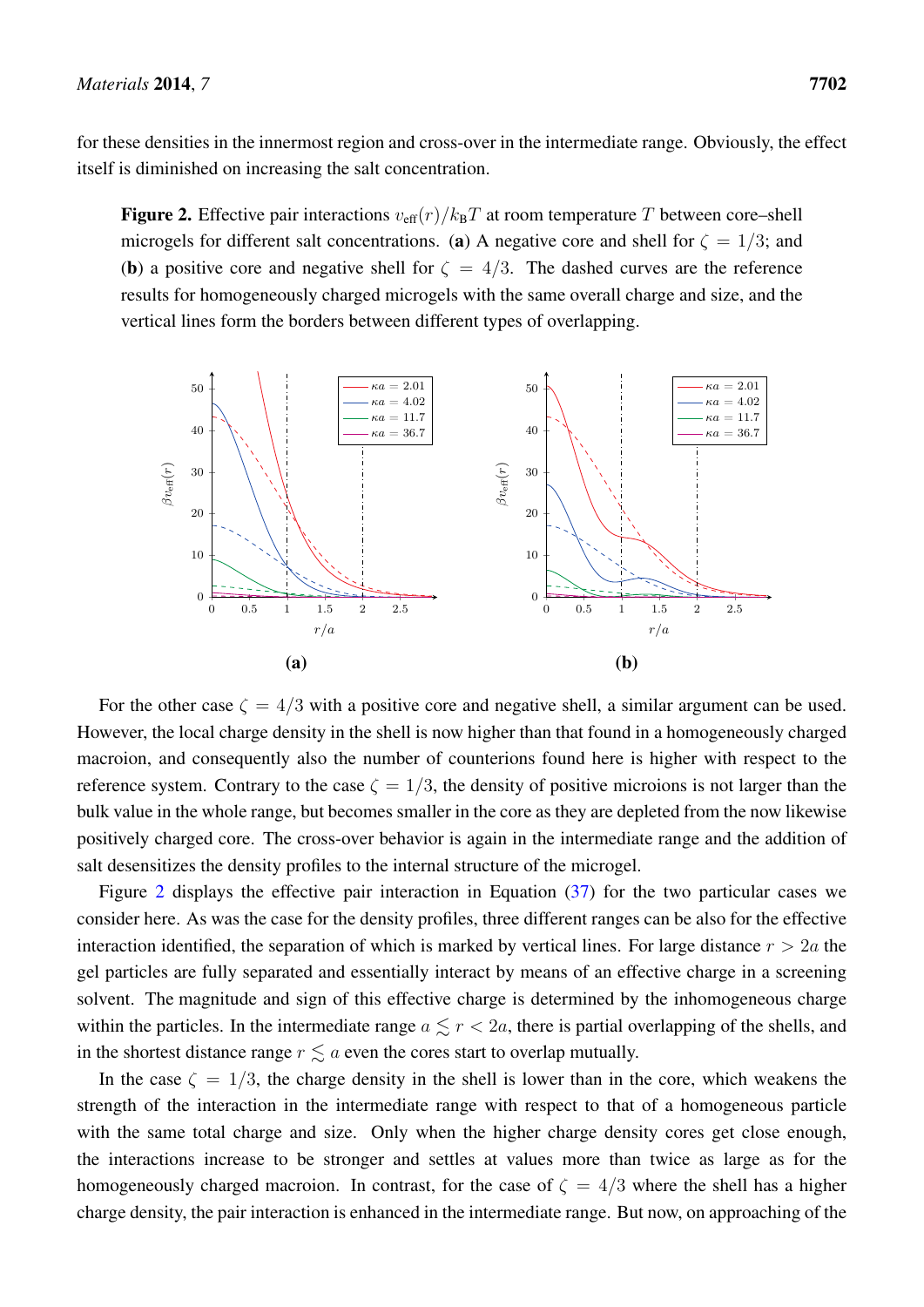cores, the repulsive force decreases and even becomes attractive as can be seen from the flattening-off and decline in the effective interaction upon increasing the salt concentration. This is merely a consequence of the overlapping between the oppositely charged cores and shells, and this attractive behavior ceases to exist for sufficient overlap between the cores of both gel particles. Also in this case the effective interaction is higher than that for the homogeneously charged particle, but not as high as for the previous case. In the former case an increase in the salt concentration only results in a reduction of the effective interaction potential by means of a more efficient screening, yet in the latter case it can actually be used to induce a small and relatively weak attractive range of interactions. However, it should be realized that such behavior does require a substantial overlap between the macroions and that their steric interactions, which have not been taken into account, will be most likely sufficient to remove this effect.

# <span id="page-14-0"></span>5. Conclusions

We have set up a theoretical framework to describe systems of inhomogeneous gel particles. We made a one-component reduction of the complex system of gel particles, counterions, solvent, and added salt to an effective description of the macromolecules only. This is combined with the application of linear response theory to implement the electrostatic governed interactions of the microscopic level. The gel particles have been assumed to be radial symmetric and static in structure so that they can be considered to be accurately described as a spherical multilayered object. These macroions are also assumed to be fully penetrable with respect to each other, *i.e.*, steric interaction are completely neglected and the interaction is driven solely by the Coulomb interactions. This is a simplification and in general will not be valid, but still results in a qualitatively correct description that ultimately should be tested in a more rigorous fashion by, for instance, computer simulations. In the case of charged dendrimers [\[22\]](#page-16-7), where fully intertwined conformations are not hindered by cross-links as found in microgels, microion density profiles are observed that exhibit the same plateau-like structures seen in the case studies presented here.

The framework is fully general and can be readily applied to any spherical multilayered structure and has here only been illustrated by considering two particular cases of core–shell microgels. One of the chosen microgels was formed by a core and shell with only different negative charge densities. Such an inhomogeneity will affect the interactions and microion densities mainly in the short range. The other example, where a positively charged core is surrounded by a negatively charged shell, reveals the more interesting aspects of charge inhomogeneities in microgel particles, as it shows the potential of inducing a range of, albeit weak, attractions between macroions that have an overall likewise total charge. Such behavior can be tuned within the framework provided here by modifying the relative size of core and shell, the local charge densities, and possibly the addition of extra layers. Whether such interaction could be made strong enough to overcome the steric interactions, however, remains an open problem and is beyond the scope of this work.

#### Acknowledgments

We would like to thank Peter Poier for extensive discussions and helpful input. This work was supported by the Austrian Science Fund (FWF), Project No. P 23400-N16, and by the Marie Curie ITN-COMPLOIDS (Grant Agreement No. 234810).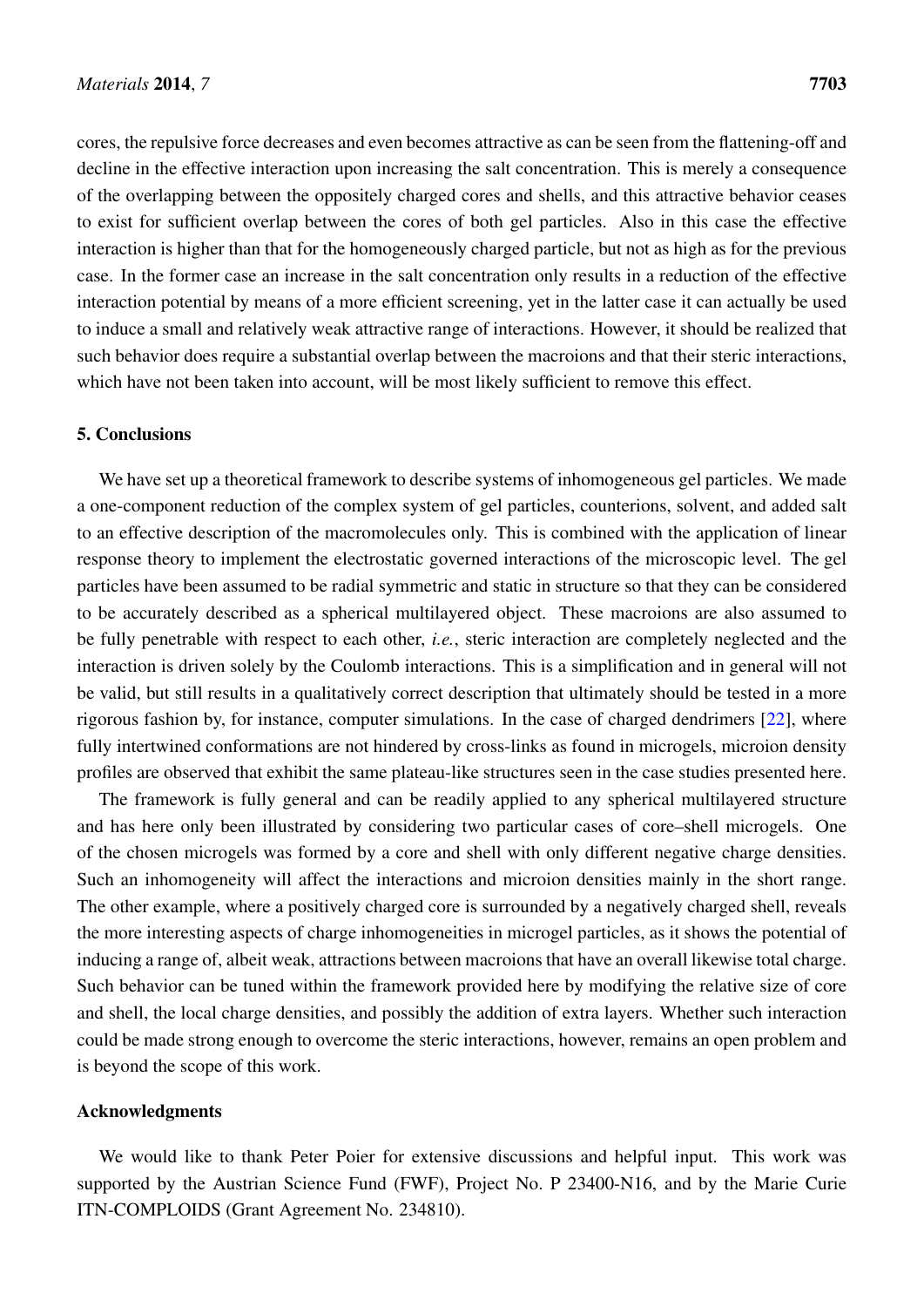### Author Contributions

Clemens Hanel performed the calculations and co-authored the paper. Christos N. Likos suggested the problem, co-designed the research and co-authored the paper. Ronald Blaak co-designed the research, performed calculations, and co-authored the paper.

# Conflicts of Interest

The authors declare no conflict of interest.

## References

- <span id="page-15-0"></span>1. Fuoss, R.M.; Sadek, H. Mutual interaction of polyelectrolytes. *Science* 1949, *110*, 552–554.
- 2. Michaels, A.S. Polyelectrolyte complexes. *Ind. Eng. Chem.* 1965, *57*, 32–40.
- <span id="page-15-1"></span>3. Feng, X.; Pelton, R.; Leduc, M.; Champ, S. Colloidal complexes from poly(vinyl amine) and carboxymethyl cellulose mixtures. *Langmuir* 2007, *23*, 2970–2976.
- <span id="page-15-2"></span>4. Saunders, B.R.; Vincent, B. Microgel particles as model colloids: Theory, properties and applications. *Adv. Colloid Interface Sci.* 1999, *80*, 1–25.
- <span id="page-15-3"></span>5. Senff, H.; Richtering, W. Temperature sensitive microgel suspensions: Colloidal phase behavior and rheology of soft spheres. *J. Chem. Phys.* 1999, *111*, 1705–1711.
- <span id="page-15-4"></span>6. Jeong, B.; Gutowska, A. Lessons from nature: Stimuli-responsive polymers and their biomedical applications. *Trends Biotechnol.* 2002, *20*, 305–311.
- <span id="page-15-6"></span>7. Murthy, N.; Xu, M.; Schuck, S.; Kunisawa, J.; Shastri, N.; Fréchet, J.M.J. A macromolecular delivery vehicle for protein-based vaccines: Acid-degradable protein-loaded microgels. *Proc. Natl. Acad. Sci. USA* 2003, *100*, 4995–5000.
- 8. Murray, M.; Snowden, M. The preparation, characterisation and applications of colloidal microgels. *Adv. Colloid Interface Sci.* 1995, *54*, 73–91.
- <span id="page-15-5"></span>9. Hoare, T.; Pelton, R. Characterizing charge and crosslinker distributions in polyelectrolyte microgels. *Curr. Opin. Colloid Interface Sci.* 2008, *13*, 413–428.
- <span id="page-15-7"></span>10. Lopez, V.C.; Hadgraft, J.; Snowden, M. The use of colloidal microgels as a (trans) dermal drug delivery system. *Int. J. Pharm.* 2005, *292*, 137–147.
- <span id="page-15-8"></span>11. Rubio Retama, J.; Lopez-Ruiz, B.; Lopez-Cabarcos, E. Microstructural modifications induced by the entrapped glucose oxidase in cross-linked polyacrylamide microgels used as glucose sensors. *Biomaterials* 2003, *24*, 2965–2973.
- <span id="page-15-9"></span>12. Guo, Z.; Sautereau, H.; Kranbuehl, D.E. Structural evolution and heterogeneities studied by frequency-dependent dielectric sensing in a styrene/dimethacrylate network. *Macromolecules* 2005, *38*, 7992–7999.
- <span id="page-15-10"></span>13. Xu, S.; Zhang, J.; Paquet, C.; Lin, Y.; Kumacheva, E. From hybrid microgels to photonic crystals. *Adv. Funct. Mater.* 2003, *13*, 468–472.
- <span id="page-15-11"></span>14. Lyon, L.A.; Debord, J.D.; Debord, S.B.; Jones, C.D.; McGrath, J.G.; Serpe, M.J. Microgel colloidal crystals. *J. Phys. Chem. B* 2004, *108*, 19099–19108.